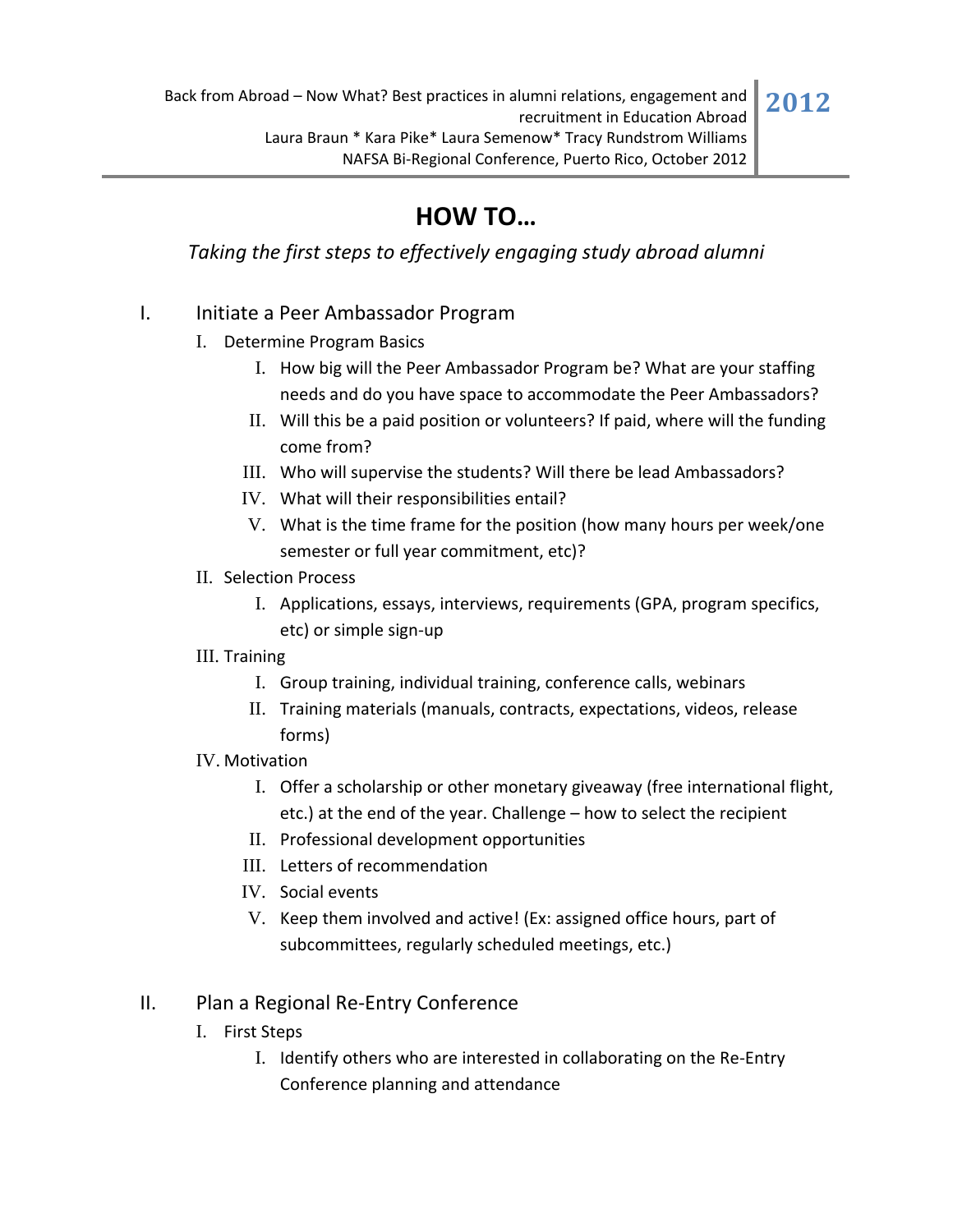- 1. International education professionals, faculty members, non‐ profit organizations, third party providers, sponsors, returned study abroad students
- 2. Identify leaders for planning and running the conference and assign responsibilities
- 3. Contact international educators who have hosted a similar conference for ideas – you don't have to reinvent the wheel!
- II. Identify your participants
	- 1. Will the conference be focused on undergraduates, graduates or both?
	- 2. Will it only be advertized to students at your university/region or can others attend?
- III. Identify your location
	- 1. Pick someplace centrally located where students can easily attend
	- 2. Can you reserve enough space at this location? Is it flexible to change room availability based on conference participation?
	- 3. If not at your university, do you have a reliable on‐site contact?
- IV. Identify your date
	- 1. Will this be an annual conference? Will it be held once a year or once a semester?
	- 2. Consider student schedules ‐ don't schedule during midterms or final exams!
	- 3. Consider study abroad programs when are students returning from study abroad?
	- 4. Weekend or weekday? How long will the conference last? Will it be connected to other campus events (i.e. International Education Week)? Will there be pre or post conference events (i.e. networking receptions)?
- II. Proposing a schedule
	- I. Topics of interest to study abroad returnees
		- 1. Career skills (resume critiques, interview tips, job search strategies)
		- 2. International Opportunities (Peace Corp, Fulbright, international job search strategies, teaching or volunteering abroad, attending graduate school abroad)